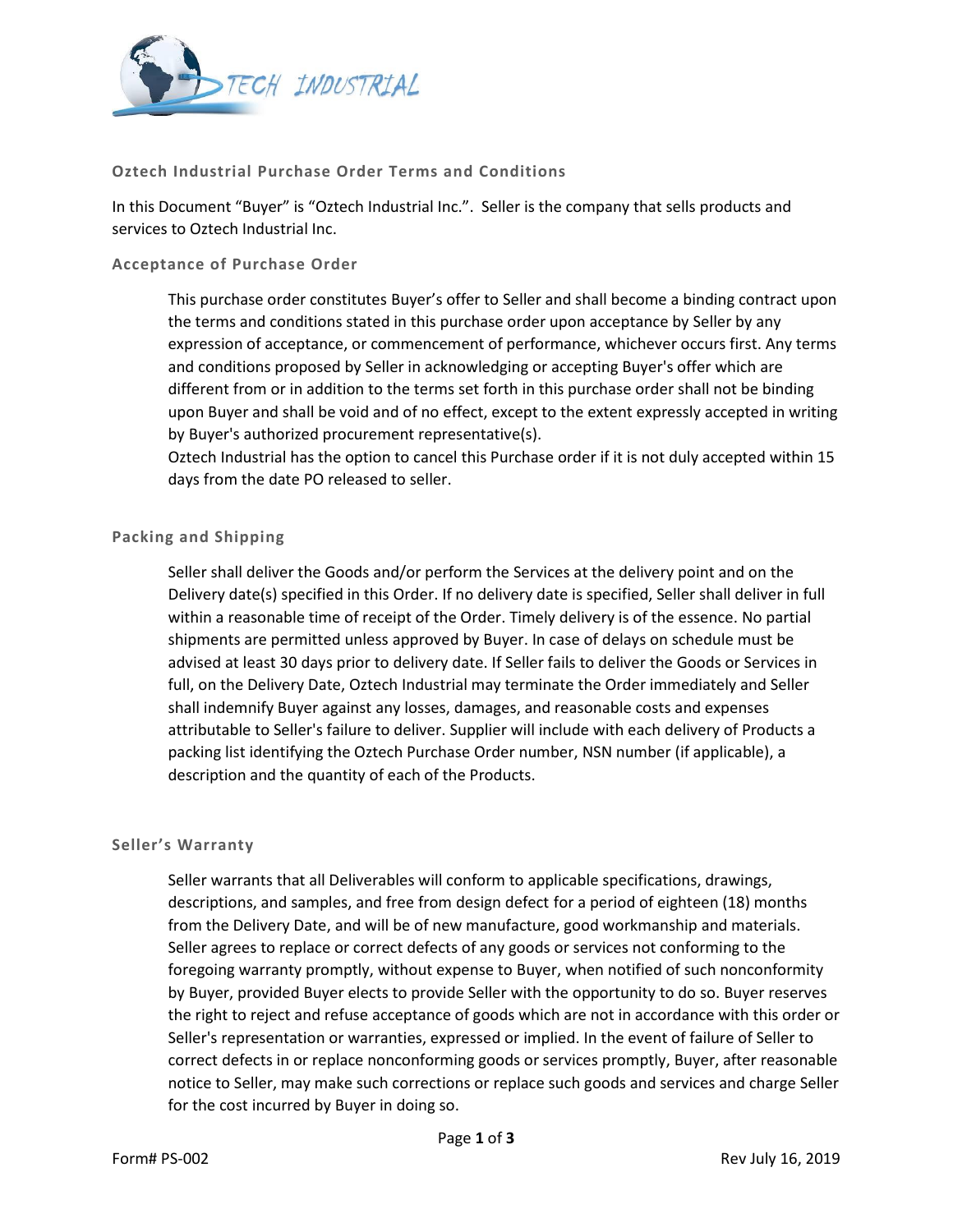

## **Quality Requirements**

Seller is required to notify Oztech Industrial of any nonconforming product; Nonconforming product disposition solely belongs to Oztech Industrial Inc Seller shall notify the organization of changes in product and/or process definition, change of suppliers, change of manufacturing facility location. Seller is required to flow down to the its supply chain the applicable requirements of this purchase order including customer requirements. Seller is required to keep all records related to product IAW applicable customer requirement and which is min 15 years after the goods are delivered date. Seller shall ensure that their employees are aware of their contribution to product or service conformity; their contribution to product safety; the importance of ethical behavior. Seller shall give the right of access to the applicable areas of facilities and to applicable documented information, at any level of the supply chain if requested by the Oztech Industrial, or by our customer, or regulatory authorities Seller needs to implement a quality management system equivalent to AS9100, to prevent the use of counterfeit parts.

### **Terminations**

Buyer may also terminate this order fully or any part hereof for cause in the event of any default by the Seller, or if the Seller fails to comply with any of the terms and conditions of this offer. Late deliveries, deliveries of goods which are defective or which do not conform to this order, and failure to provide Purchaser, upon request, reasonable assurances of future performance shall all be causes allowing Buyer to terminate this order for cause. In the event of termination for cause, Buyer shall not be liable to Seller for any amount, and Seller shall be liable to Buyer for any and all damages sustained by reason of the default which gave rise to the termination.

# **Setoff**

Any counterclaim against Seller or any of its related entities by Buyer or any of its related entities which arise out of this or any other transaction may be set off against any money due seller under this order.

# **Governing Law and Venue**

All matters arising out of or relating to this Order shall be governed by the laws of the State of New York, without regard to its choice of law principles, and any dispute, controversy or claim arising out of or relating to this Agreement shall be adjudicated in state or federal courts in New York. This contract contains the entire agreement of the parties, and may not be modified